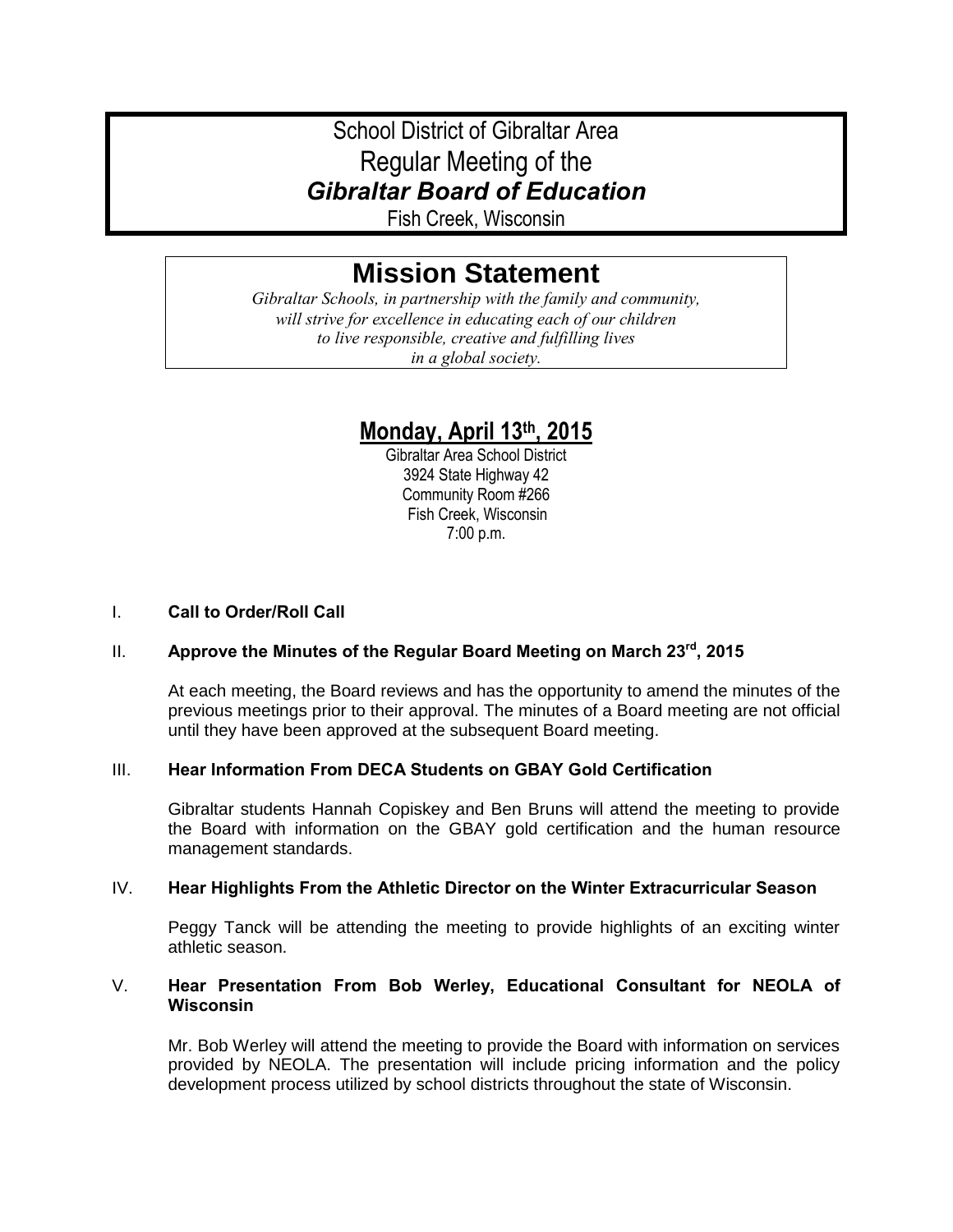#### VI. **Communication**

Correspondence that has been addressed to the Board and mailed or delivered to the school district will be acknowledged for the record. Some correspondence will be assigned to committee, some receives an administrative response, and some is intended only for acknowledgement.

#### VII. **Open Discussion**

Audience members will have the opportunity to address the Board at this time of meeting on any topic that is not an agenda item or is not a personnel issue. In addition, audience members will be provided time to comment on any agenda item when the Board discusses the item. The District shall audio record School Board meetings and will post the recording on the District's website in a timely manner after the meeting. The audio recordings shall be maintained in accordance with provisions of the Public Records Law and shall be accessible to the public in accordance with state law requirements and District procedures. In the event any individual makes statements during the meeting which serve to violate the District policies related to discrimination, harassment, bullying or violate state or federal law or otherwise are subject of closed session items, such portions of the original audio tape will not be posted to the District website but can be requested through the Public Records Law process. The District reserves the right to remove vulgar language, personal attacks of any kind, or offensive comments that target or disparage any ethnic, racial, or religious group.

#### VIII. **Hear Administrative Reports on Current School Events**

The Superintendent, Principal, Director of Learning, Dean of Students and Business Manager will use this opportunity to provide the Board with current school and district information.

## IX. **Hear Report of School Board Election Canvassing Board**

As required by Wisconsin Statute, a Board-approved canvassing board reviewed the results of the April  $7<sup>th</sup>$  school board election returns as they were returned from each of the district's precincts. The board will report on their canvassing.

## X. **Hear Update on Secondary School Principal Hiring Process**

The administration will provide an update on the hiring process for the secondary school principal. Due to an extension of the application window, the timeline for completing the process has been slightly altered.

## XI. **Hear First Reading of Amendment to Policy 3.07 – Principal**

This will be a first reading of the amended job description for the building principal. The administration will ask the Board to review and provide feedback regarding the proposed amendments to the job description. Job descriptions are approved as policy and Board policy requires two readings.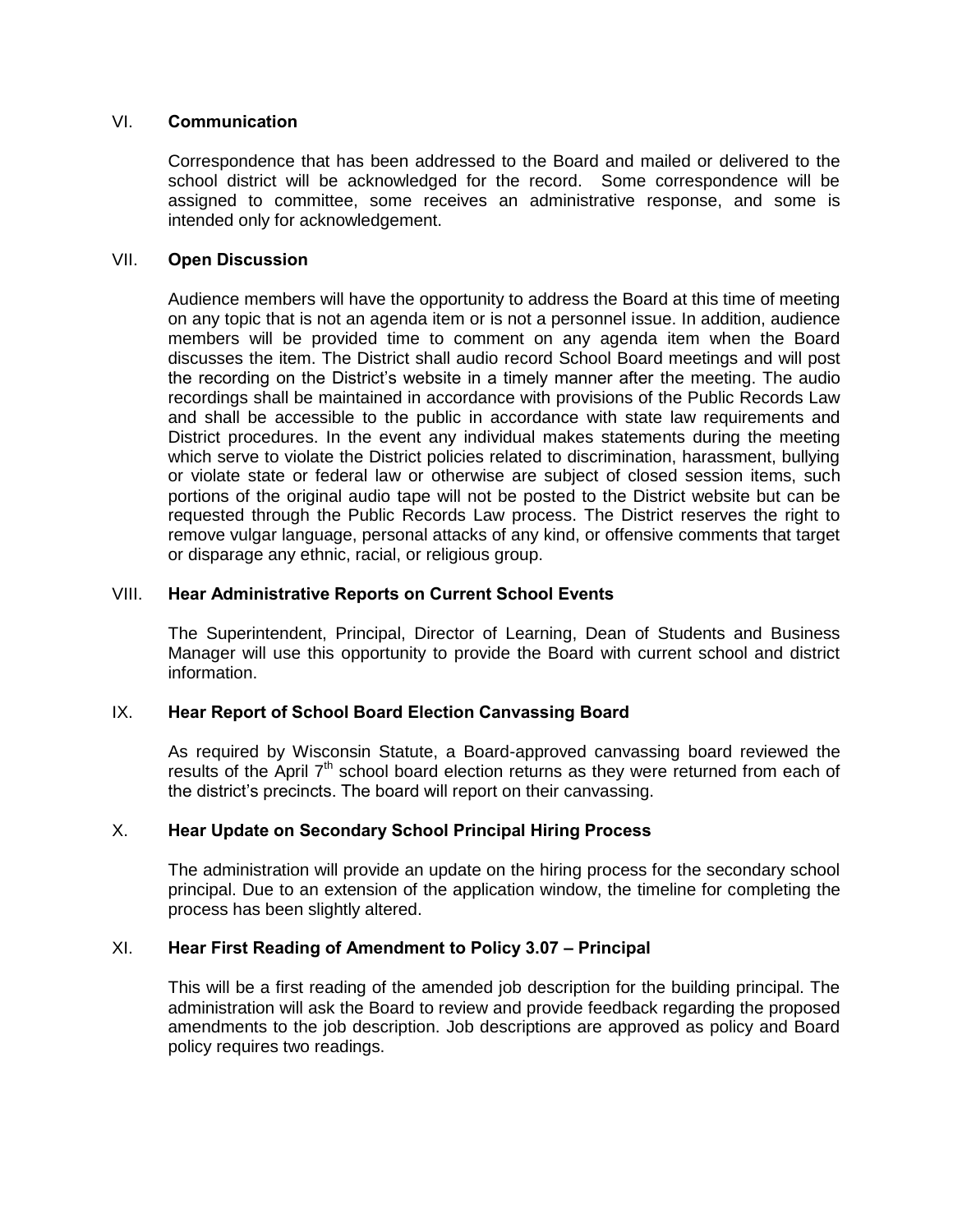#### XII. **Hear First Reading of Amendment to Policy 9.24(4) – Elementary Student Grading**

This will be a first reading of the amended policy for elementary student grading. The administration will ask the Board to review and provide feedback regarding the proposed amendments to the policy. Board policy requires two readings.

#### XIII. **Approve Payment of Bills**

The school district's financial bills are submitted for Board consideration at each regularly scheduled meeting. Each bill and its expense are listed. Board approval authorizes the Business Manager to pay the bills.

#### XIV. **Approve Line of Credit Renewal With Baylake Bank**

The Board will be asked to authorize the renewal of the school district's line of credit with Baylake Bank. Authorization will allow the district to renew a line of credit to borrow up to 2.4 million dollars with Baylake Bank for one year at 1.4% if needed for cash flow purposes until tax revenues are received in January and July.

#### XV. **Approve Hourly Rate for Summer School Bus Drivers**

The administration will recommend that a pay rate of \$25.00 per hour be established for employees serving as bus drivers during summer school.

#### XVI. **Accept Letter of Resignation for the Purpose of Retirement**

Employee resignations for the purpose of retirement are accepted by the Board as the Board is the employer of all district employees. Board acceptance puts the various processes for employee separation in motion.

#### XVII. **Approve Posting for District Speech & Language Teacher**

A retirement requires the district to seek a new speech and language pathologist. Posting at this time allows the district to seek the greatest number of highly qualified candidates.

#### XVIII. **Approve Posting for Elementary Library Aide**

A retirement requires the district to seek a new library aide at the elementary level. Posting at this time allows the district to seek the greatest number of highly qualified candidates.

#### XIX. **Approve Posting for Spanish Teacher With Bilingual Certification**

This will be the third posting for a bilingual teacher. The Board approved the original posting of this position at the July  $14<sup>th</sup>$ , 2014 meeting. The district has been unable to secure a pool of qualified candidates for this position. In order to increase the number of applicants for the position, the administration will now bring forth a recommendation to hire a Spanish teacher at the elementary level with bilingual certification or the willingness to obtain the certification upon employment with the district. The recommendation is being made to support the growing number of students participating